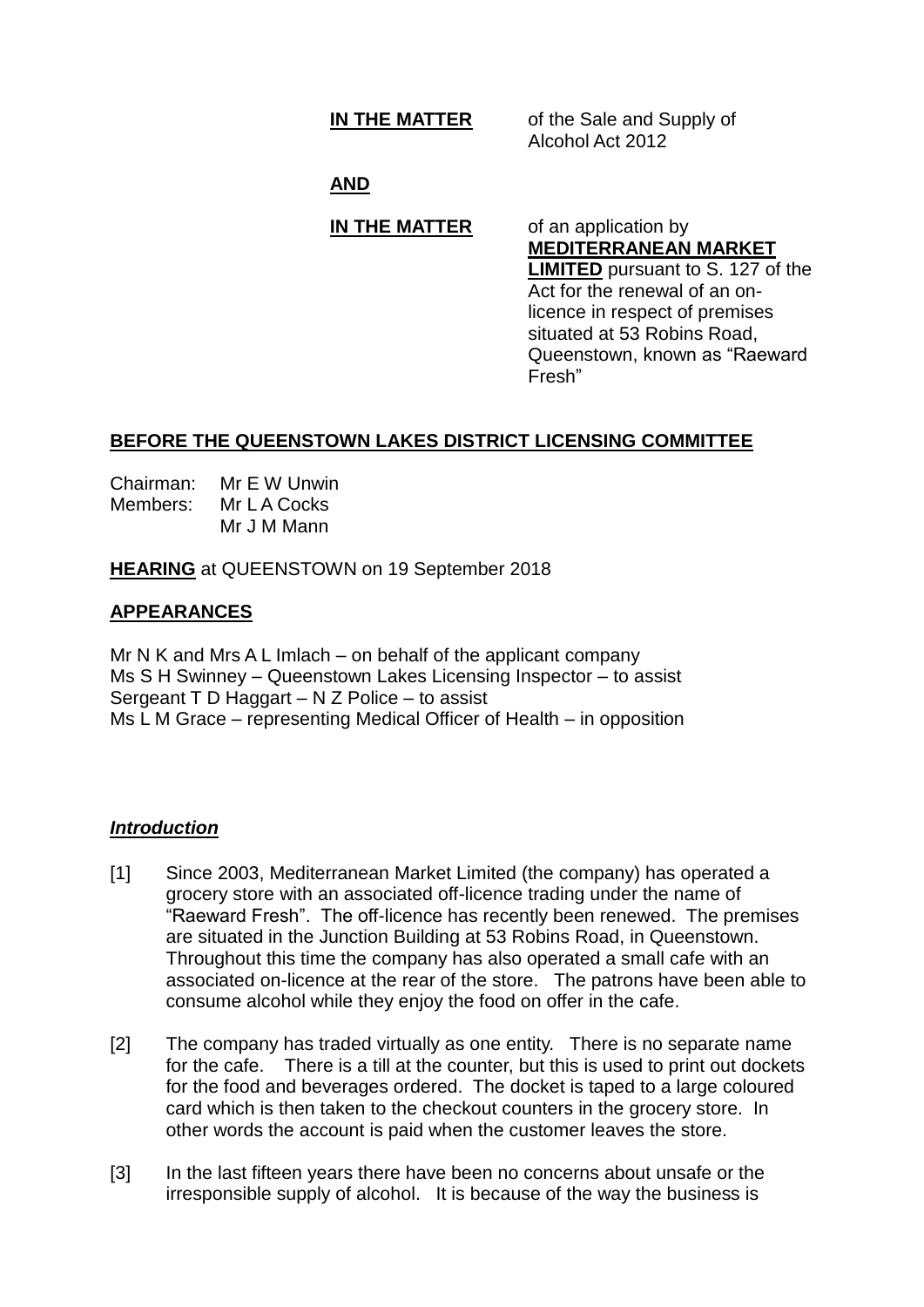trading that has attracted opposition to the renewal of the licence. The application to renew the on-licence was filed in early October 2016 but the processing was delayed pending the outcome in the Court of Appeal of the "Vaudrey" decision which was primarily about single-areas in supermarkets and grocery stores.

- [4] Public notification of the application was made in the name of Nathan Kemnay Imlach and not the company. Mr and Mrs Imlach are the owners and directors of the company. We are satisfied that the error was not wilful and a waiver is granted under s.208 of the Act. The trading hours sought are Monday to Saturday 8.00am to 6.30pm and on Sunday from 10.00am to 6.00pm.
- [5] There was no public opposition to the application. The Police had no issue with the renewal. The Inspector questioned whether it was appropriate for all sales from both the off and on-licence to be going through the same tills given that the two licensed areas were separate.
- [6] In her report on the application, the Medical Officer of Health's delegated officer (Ms L M Grace) questioned whether a grocery store trading with an offlicence can also trade with an on-licence. She sought clarification from the Alcohol Regulatory and Licensing Authority or this Committee. Because of the issues raised, the renewal application was set down for a public hearing.
- [7] Section 25 of the Sale and Supply of Alcohol Act 2012 enables one kind of licence to be issued for premises (or part of the premises) for which a licence of another kind is already held.
- [8] However, there are other relevant rules, and one of them is s.32 of the Act. This sets out the type of premises for which an off-licence may be issued. An off-licence may not be issued for premises for which a restaurant style onlicence is held. However, in this case we are dealing with a grocery style offlicence which is the primary business being conducted on the premises.
- [9] The company is not the only grocery store to offer a cafe service. Other Committees have been faced with the same issues. At the heart of matter is the question of separation, and in particular the current requirement for customers of the cafe to use the check out tills when paying for the food and alcohol consumed in the cafe.

# *Preliminary Discussion.*

- [10] Informal discussions were held prior to any evidence being given. Mr Imlach advised that the company had decided to change the way the cafe till is operated. In the future, payment for alcohol consumed in the cafe will be made through the till in the cafe. In addition, changes would be made to show that the cafe was a separate entity. This could be by way of a simple sign or the moving of a partition.
- [11] On the basis of the assurances given by Mr Imlach, the Medical Officer of Health withdrew any further opposition to the renewal.
- [12] It is understood that these adjustments may take time to be implemented but we are satisfied that the company intends to make the necessary changes (a)